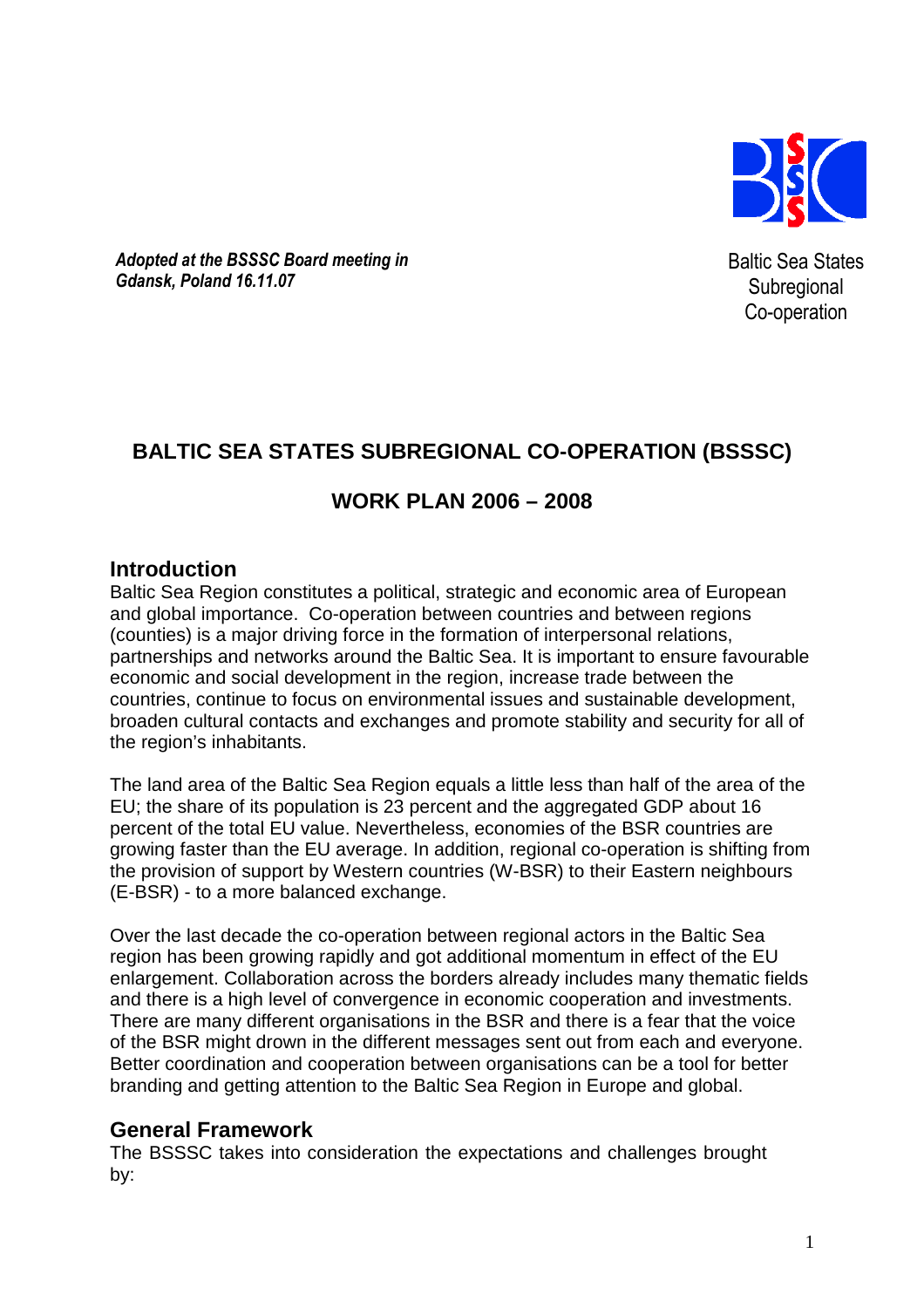- The policy framework for the Northern Dimension from 1.1.2007 adopted under the Finnish EU Presidency 24 November 2006. This is a basis for closer cooperation between EU, Russia, Norway and Iceland.
- The Growth and Job Agenda of EU (Lisbon Agenda) and the fact that regions are important actors to fulfil the objectives of this very important European strategy.
- The Sustainable Development Strategy 2005 2009 (Gothenburg Agenda) and the fact that sustainable development cannot only be about what governments can do, but that all stakeholders need to be involved in different ways to address the challenges we are facing.
- The White Paper on Youth and the European Youth Pact. Active participation of young people in decision processes and activities on regional and local levels**,** as well as opportunities for them to exchange knowledge and experiences, is essential to build a more democratic and inclusive Baltic Sea Region
- The territorial cooperation programmes and the ENPI (European Neighbourhood and Partnership Instrument) as important means to foster concrete regional cooperation projects in the BSR 2007 – 2013.
- The administrative reforms planned or underway in the Baltic Sea Region countries with a special focus on the role, competence and resources at the regional level.

Important documents are also the yearly State of the Region Reports for the BSR (produced with support of BDF), which demonstrates the latest socioeconomic development of the area and highlights their potentials and challenges, as well as the priorities for the BSR put forward by the CBSS and other leading Baltic Sea organisations.

# **BSSSC – the Mission**

BSSSC acts as a Pan-Baltic organisation open to all regions around the entire Baltic Sea area, bringing added value to regional co-operation on every side of the Baltic Sea. Using its task as a political organisation and a regional partner to CBSS, BSSSC promotes and advocate the interests of the sub-regions of the Baltic Sea area to decision makers, such as national governments and the EU institutions. As a regional platform BSSSC can also provide expertise, best practice examples and implementation capacity.

Our values are:

- To be a credible organisation representing the views of sub-regions in the BSR
- To be a knowledge based organisation
- To be a visible and recognisable organisation
- To be an organisation, which is flexible and receptive to changes.

To keep in close contact to the national level in the BSR, BSSSC put weight on the close cooperation with the Council of the Baltic Sea States (CBSS).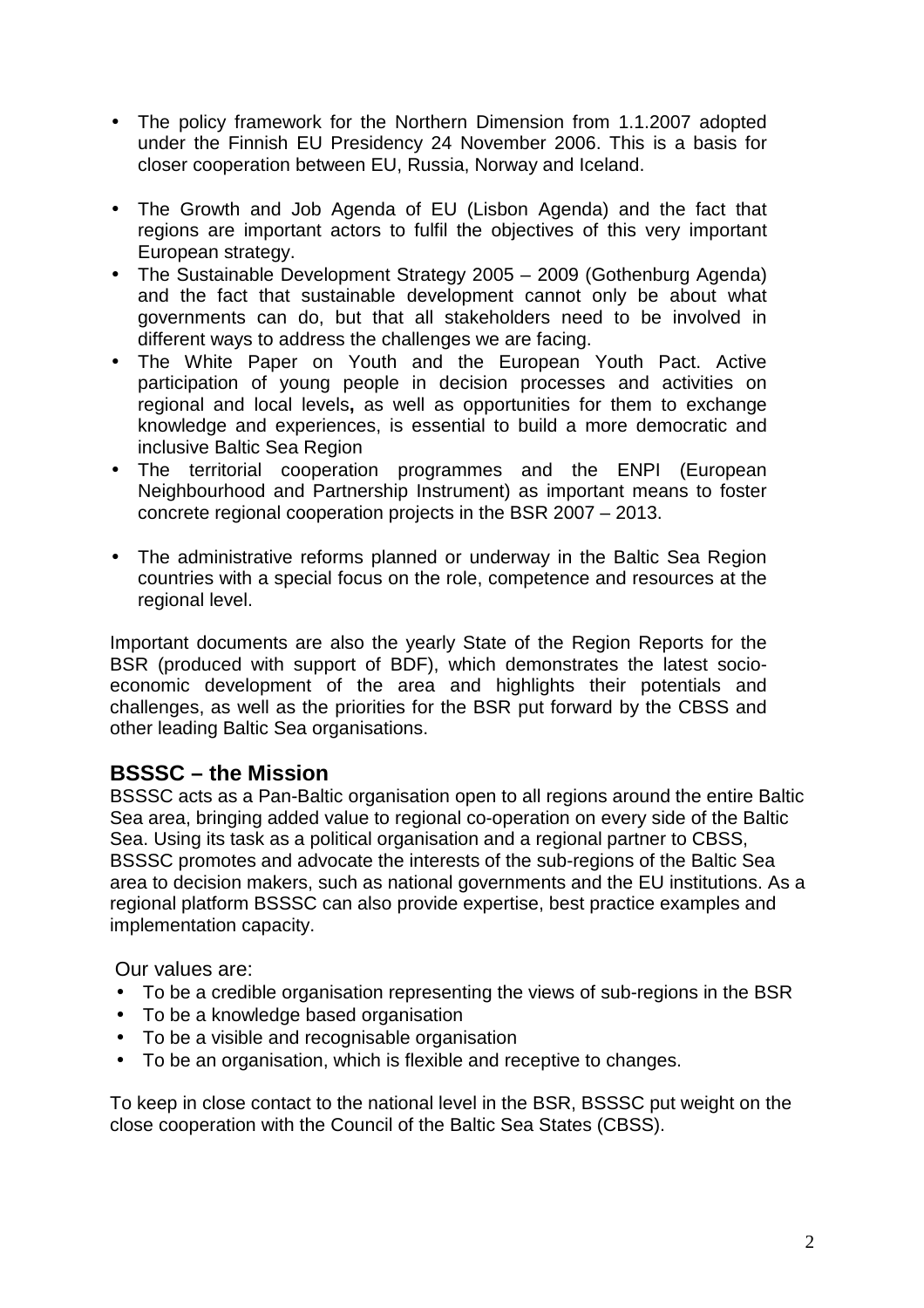The key objectives for the Norwegian Chairmanship is to:

- 1. Continue to promote the interests of BSR sub-regions towards national authorities, EU institutions and others – in close cooperation with other BSR organisations and interest groups.
- 2. Further develop BSSSC to an important organisation for sub-regional interests in BSR.
- 3. Strengthen cooperation with Russian sub-regions in BSR
- 4. Continue and develop the participation of young people in BSSSC work and act as a platform for youth cooperation on a sub-regional level in the BSR.

To achieve this, the chairmanship will:

- Continue the dialog with the national platforms based on the results from the roundtrip made in 2007 and implement the new platform for BSSSC decided by the Board in Turku 13.09.07. Together with the national platforms encourage more regions to be active and get involved in BSSSC activities and WGs.
- Cooperate and work closely with other policy formulating Baltic Sea organisations in order to gather mutual political strength in various political positions and to avoid duplication of work. Initiate and take part in political coordination groups and/or common WG on specific topics together with other organisations.
- Give special attention to attract the interest of and cooperation with Russian subregions by promoting the possibilities within BSR cooperation and BSSSC especially. Attend events planned and carried out by Russian actors.
- Develop the youth participation in BSSSC work as well as to make the BSSSC a useful platform for young people to engage in interregional cooperation at BSR level. The youth point of views and their participation in the work of BSSSC will support the opportunities for young people to meet and exchange experiences.

# **Policy areas 2006 – 2008**

## **1. Transport and Infrastructure**

Effective transport infrastructure is a key factor for a strong and competitive Baltic Sea Region. BSSSC has over the past years under the leadership of Skåne region focused on transport and infrastructure to identify common interests as well as possible conflicts, gaps and missing links in transport system in the BSR. Subregions can play an important role in the planning and development of infrastructure crossing national boarders.

BSSSC shall:

- Participate in and chair the High Level Group on Transports for Sustainable Growth in the Baltic Sea Region.
- Support the work and be a cooperative structure in establishing a project on a Baltic Sea Transport Strategy under the Baltic Sea Programme 2007 – 2013.

Main responsibility within the BSSSC Board will be on Skåne region, Sweden.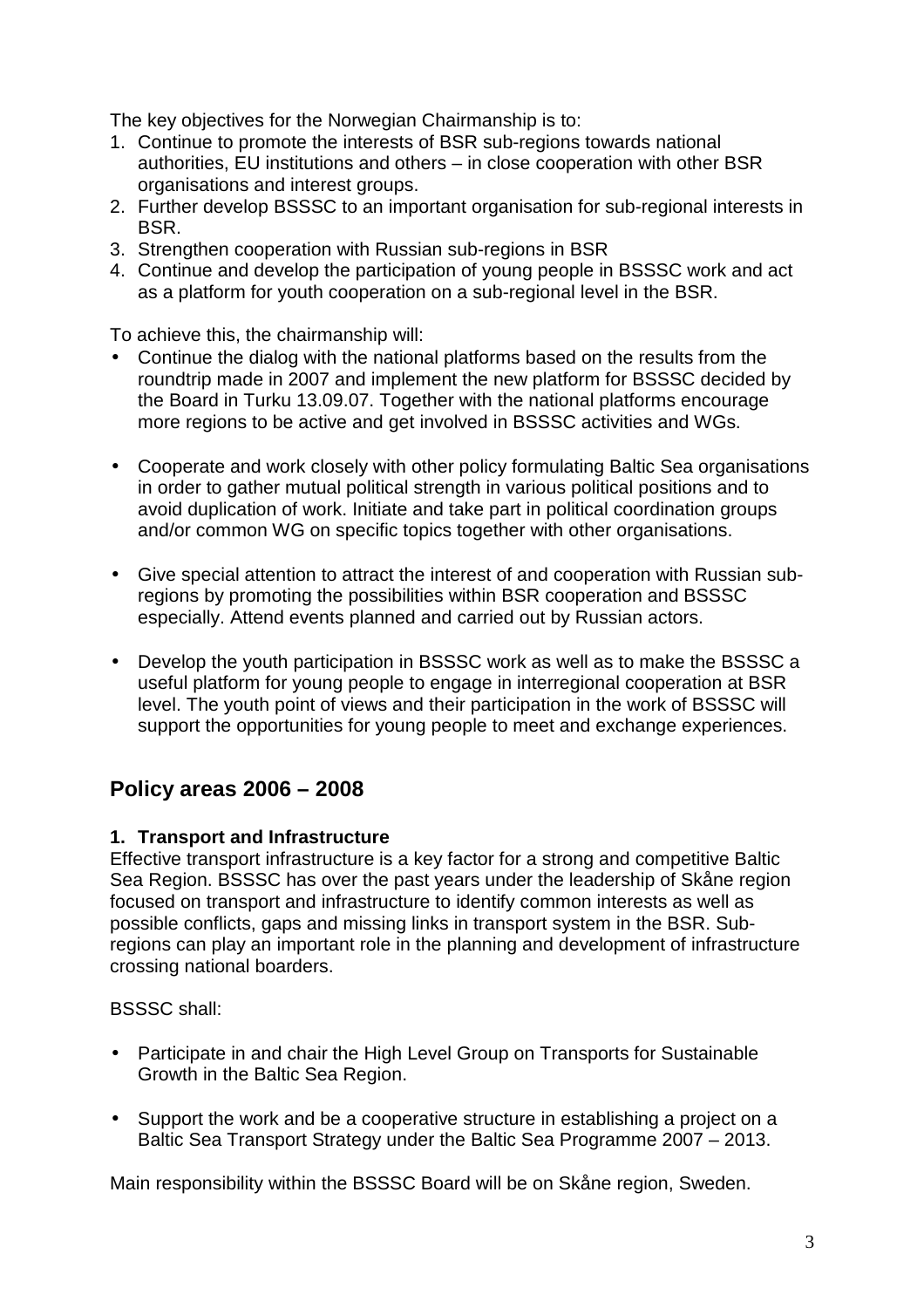# **2. Maritime Policy**

BSSSC has welcomed the development of a coherent European Maritime Policy through the work of the EU Commission with a Green Paper and the launch of a Blue Paper on 10 October 2007. BSSSC will continue its engagement in the framework of the European Maritime Policy and has established a Working Group (WG) to foster this commitment.

Based on the conclusion from the BSSSC Annual Conference in Kiel in September 2006 the focus should be put on broadening the knowledge base, improving competitiveness and employment perspectives of the maritime economy, protecting the marine environment, improving maritime safety, creating the infrastructure for an increase in maritime transport, designing instruments for an integrated maritime policy, adapting European financial instruments, making use of strategic partnerships and developing and communicating exemplary government action.

#### BSSSC shall:

- Assess the content of the EU Commission Blue Paper "An Integrated Maritime Policy for the European Union" (from 10 October 2007), and together with other Baltic Sea organizations contribute to its implementation in the BSR.
- Promote and support the aim of developing the Baltic Sea Region into a maritime best practise region in Europe (as put forward in the Kiel Declaration) and the establishment of a political coordination group on Maritime Policy within BSR.
- Support promising and visionary maritime transnational projects in the BSR.
- Consider arranging a joint seminar or conference on the EU COM Blue Paper (Maritime Action Plan) in the first half of 2008

Main responsibility within the BSSSC Board lies with the Land Schleswig-Holstein, Germany.

## **3. Sustainable Development**

Sustainable Development is the overarching long-term goal of the European Union as well as for countries and regions. The principles and objectives of Sustainable Development are economic prosperity, social equity, environment protection and international responsibilities. Sustainable development cannot only be about what governments can do. All stakeholders, regional and local authorities, businesses and citizens in particular, need to be empowered and encouraged to come up with new and innovative ways to address the challenges and seize the opportunities.

BSSSC welcomes the efforts of HELCOM in developing a Baltic Sea Action Plan, as an integrated ecosystem-based approach to the management of human activities and to the protection of the whole Baltic Sea area, and calls for stronger involvement of sub-regions in the Action Plan.

BSSSC shall: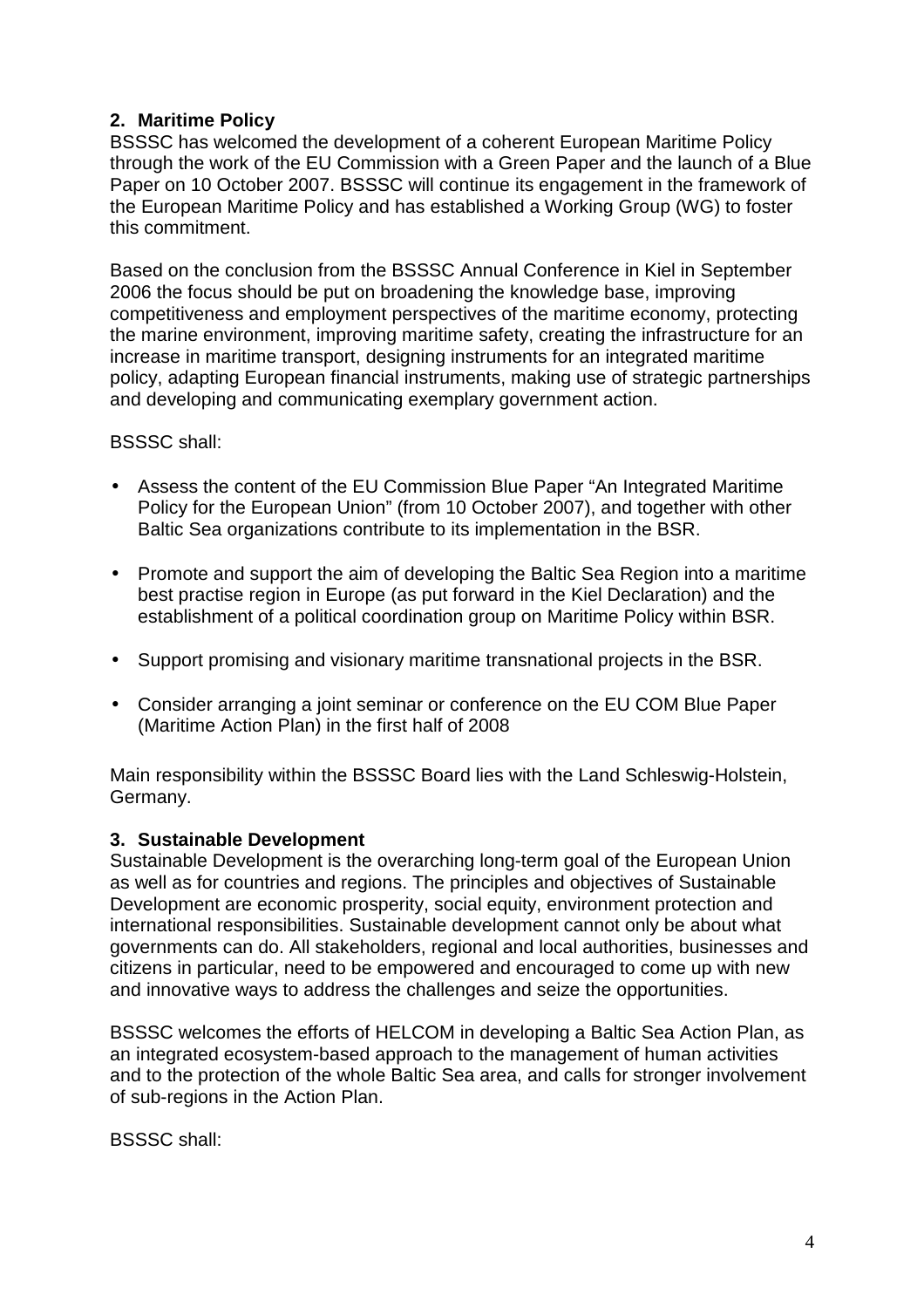- Support the adoption and contribute to the implementation of the HELCOM Baltic Sea Action Plan.
- Support constructive co-operation between Baltic 21 and BSSSC, in particular through the lighthouse projects of interest to BSSSC and Baltic Sea sub-regions. Act as sub-regional representative in the SOG of Baltic 21 and report back to the BSSSC board.

Responsible within BSSSC will until a new coordinator is found be the Chairmanship.

#### **3.1 Energy Production and Energy Efficiency**

The supply of energy as well as the use of energy in relation to climate change will be one of the major challenges in the decades to come. Predicted and prioritised by many, the seriousness of this topic gained adequate attention in Europe and at a global scale only recently. Sustainable Energy and the threats of the Climate Change was the main topic at the BSSSC Annual Conference 2007 in Turku, Finland.

The acceptance of energy policy by the EU institutions as one of the most pressing priorities reflects this development. The different forms of energy-supply, the great variations in the use of energy as well as the technological innovation in the energysector in the European countries contributes to the fact that the EU members and other European countries are forerunners in process to archive sustainable production and consumption of energy.

BSSSC welcomes the decision taken by the European Council in March 2007, to undertake major efforts in Europe to cope with climate change until the year 2020 and underlines that the necessary changes will not occur by themselves but must be addressed at a political level – also by regional and local authorities.

BSSSC shall:

- Contribute to the consultation process of the EU's Green Paper on Climate ("adaptation to Climate change and mitigation of consequences") together with other BSR organisations (in particular BSC-CPMR) and to the EU-wide debate on Climate issues in relation to Energy use and production.
- Work towards a closer co-operation between BSR organizations to address the issues of sustainable energy and the threats posed by climate change. Initiate and take part in a Political Coordination group on Sustainable Energy and Climate issues in the BSR, involving a broader range of Pan Baltic organisations either already working or intending to work with Energy.
- Contribute to the development of an overview (assessment) of the energy situation in the Baltic Sea region and to the development of a "regional energy vision" for the BSR. Support "best practise" and facilitate capacity building in the field of Sustainable Energy at regional and local level.
- Encourage and support regional and local authorities in the BSR to become engaged in projects that contribute to better energy efficiency, greater use of renewable energy and reductions of greenhouse gas emissions.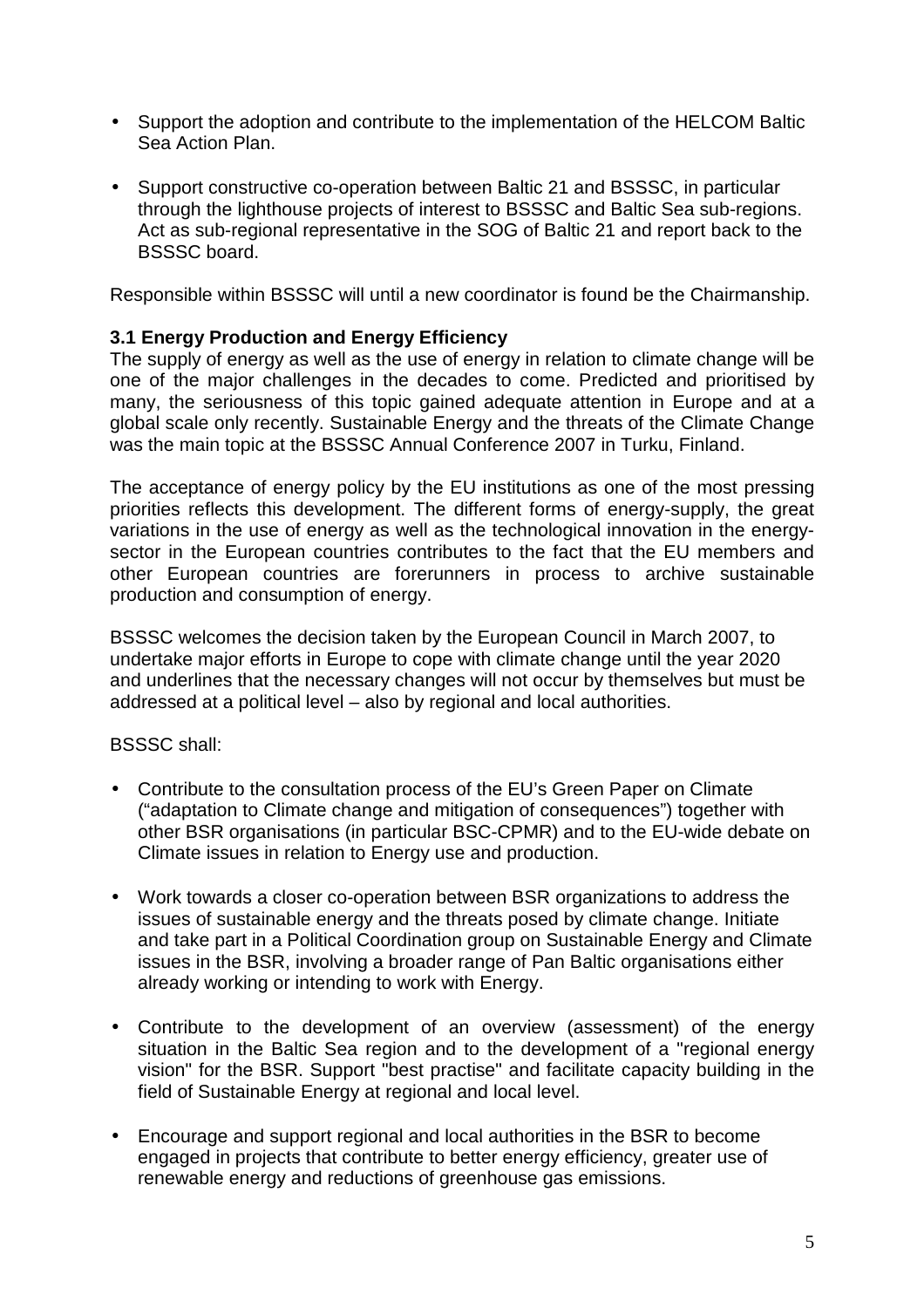Main responsibility within the BSSSC will until further notice be on the Chairmanship

# **3.2 Quality of Life and Public Health**

Europeans value quality of life. They want to enjoy prosperity, a clean environment, good health, social protection and equity. They want this not only for themselves, but for the generations to come. Along with the rest of Europe, the Baltic Sea Region is facing big challenges when it comes to an ageing population, migration of young people from rural areas to the cities, unemployment, increase in alcohol and drug abuse, mental illness and lifestyle diseases. Sustainable development is closely linked to quality of life and to the wellbeing of people.

BSSSC has become a partner in the NDPHS (Northern Dimension Partnership in Public Health and Social Well-being), and will establish a WG on Public Health. Through this BSSSC would like to intensify co-operation in the field of social and health development in each particular region, to improve capacity to set priorities in public health and social well-being, encourage participation in the international activities in the whole Northern Dimension area and get access to the specific tools designed by NDPHS (Pipeline and Project Data Base), which will contribute to improved opportunities in partner search and donors funding for those initiating and implementing projects in the field of Public Health and Social Well-being in BSSSC's sub-regions.

#### BSSSC shall:

- Contribute to bigger awareness about NDPHS and its activities by information dissemination
- Contribute to the project implementation within NDPHS by using the capacity of sub-regions in the BSR and the WG on Public Health
- Through the WG on Public Health give support to the youth network in their efforts to promote healthy lifestyle, support sport and outdoor activities, inform about contraception and sexuality, improve health care, improve drug prevention, policy of non-smoking and non-drinking and prevention of HIV and other sexually transmitted diseases.

Main responsibility within the BSSSC Board – Stockholm Region????

**4. Civil Security – with focus on the issue of Trafficking in Human Beings**  Trafficking in Human Beings is one of the criminal phenomena that have grown the most intensely in recent years, largely because it is highly lucrative. The issue should be high on the agenda in the BSR – as both countries of origin, transit countries and receiving countries are to be found in our region – and there is still a need for actions to be taken.

BSSSC arranged a seminar for the Board in connection with the Board Meeting in Kaunas in March 2007. The responsibility to follow-up was given to the Youth Network with support from the WG Youth Policy.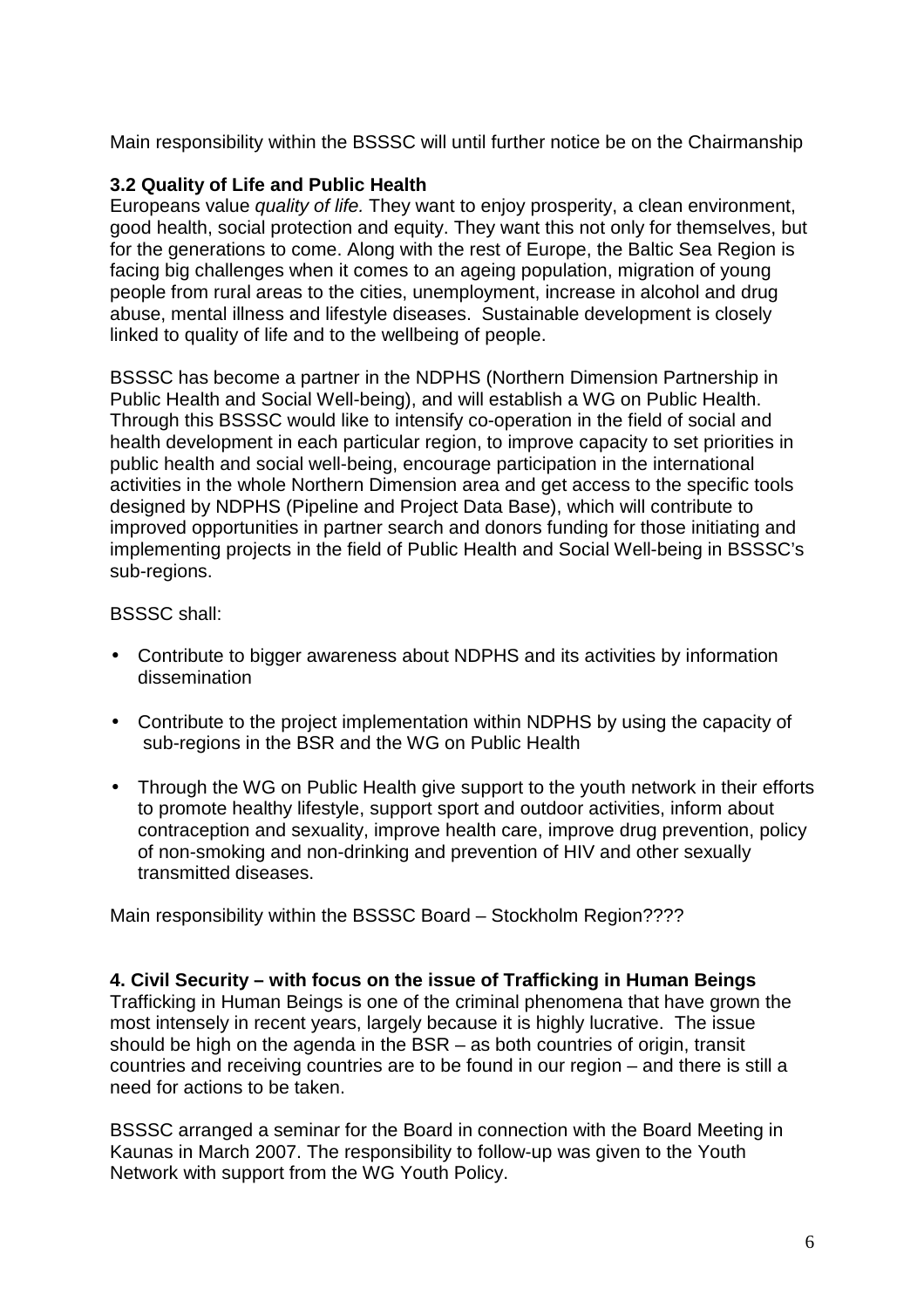#### BSSSC shall:

- Focus on preventive measures like establishing or strengthening policies to prevent trafficking in human beings by producing and disseminating information, awareness raising and educational campaigns directed towards young people.
- Arrange a seminar on Trafficking for the Youth Network in Cecis, Latvia in spring 2008

Main responsibility within the BSSSC will be the on WG Youth Policy and the Youth Network

#### **5. Northern Dimension and cooperation with Russia**

Russia is a part of the Baltic Sea Region and an important partner in the Baltic Sea cooperation. The active involvement of Russian regional partners in the Baltic Sea Cooperation has been an objective of BSSSC's policies since its foundation. The new approach to the Northern Dimension has opened a new chapter in this process.

#### BSSSC shall:

- Encourage and support concrete actions or projects involving regional and local levels with regions in North West Russia using the new ENPI programs as operational tools to implement regional development projects.
- Support the involvement of Kaliningrad region into the BSR cooperation
- Advocate for the development of a "regional dimension" within the Northern Dimension Policy Framework. Contribute to a consultation process on how to integrate the regional/sub-national level into the Northern Dimension concept and encourage the Steering Group to conduct such a process.

Main responsibility within the BSSSC will lie with the Chairmanship and the Brussels Antenna

## **6. Youth policy**

The main goals of the WG Youth Policy (WGYP) are: Solidarity and cooperation, democracy and participation, mobility and full growth of young persons.

The youth participation in the BSSSC structures and activities is supported by money from the "Youth in Action" EU programme (25 000€). The project will give young participants possibility to actively use their voice at political meetings and seminars, at the BSSSC Board meetings and the BSSSC Annual Conferences. A network of youth representatives, civil servants and youth workers from all the 10 countries in the BSR will work together. After the Board-seminar in Kaunas in March 2007 Trafficking in Human Beings is included as one of the topics for the WGYP.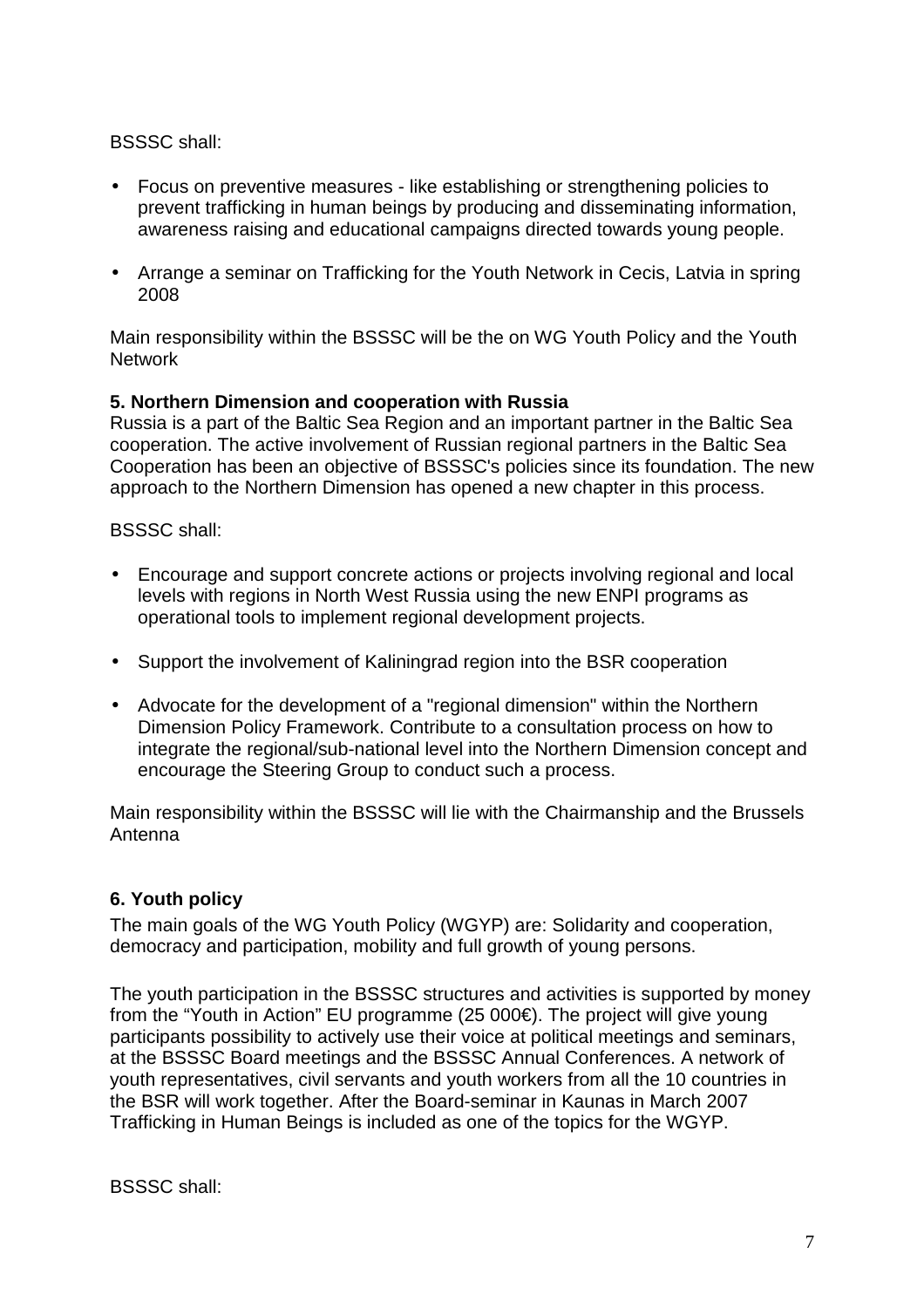- Carry out meetings in the WGYP and the Youth Network in Szczecin, Poland in November 2007, in Oslo, Norway in January 2008 and in Kaunas, Lithuania in September 2008.
- Plan and carry out a seminar on Trafficking in Human Beeings in Cesis, Latvia May 2008.

Main responsibility within the BSSSC will be the on WG Youth Policy and the youth coordinator (West Pomeranian Region, Poland)

## **Cooperation with other organisations and structures**

In its entire means BSSSC will seek cooperation with other organisations and structures. The need for sustainable development, new European policies, further European integration and the consequences of globalization require new approaches to co-operation and partnership. All parties involved in the BSR must improve their co-operation in order to achieve better performance of the BSR for the benefit of the inhabitants of the region.

A) BSSSC strives for cooperation and coordination in the BSR and will take measures to seek cooperation with other Pan Baltic organisations in its work.

BSSSC shall:

- Open the organisation for other BSR organisations on local and regional level to become "members" (**BSC/CPMR, B7, UBC**). Each of the organisations has been offered to appoint a representative to the BSSSC Board, and weight will be put on a finding good ways to strengthen cooperation through common actions.
- Initiate and take part in Political Coordination Groups on policy areas of interest to the sub-regions of the Baltic Sea area (among others based on the agreement from the Coordination meeting at Bornholm to select 1-3 areas of cooperation between BSR organisations).
- Participate in the coordination meetings of the BSR organisations under the umbrella of CBSS.
- Co-ordinate the work and political positions when appropriate with the North Sea Commission (NSC) and the Barents Euro-Arctic Regional Council (BEARC).

B) BSSSC has signed a Declaration of Common Interest with the **Committee of the Regions (CoR).** BSSSC will, as far as possible, attend the plenary sessions, work proactively together with CoR bodies and encourage the CoR members from the BSR to promote the BSR concerns.

BSSSC shall:

- Cooperate closely with the CoR in preparing and carrying out the Annual Conference 2008 in Kaunas, Lithuania.
- Help initiating a Baltic Intergroup within CoR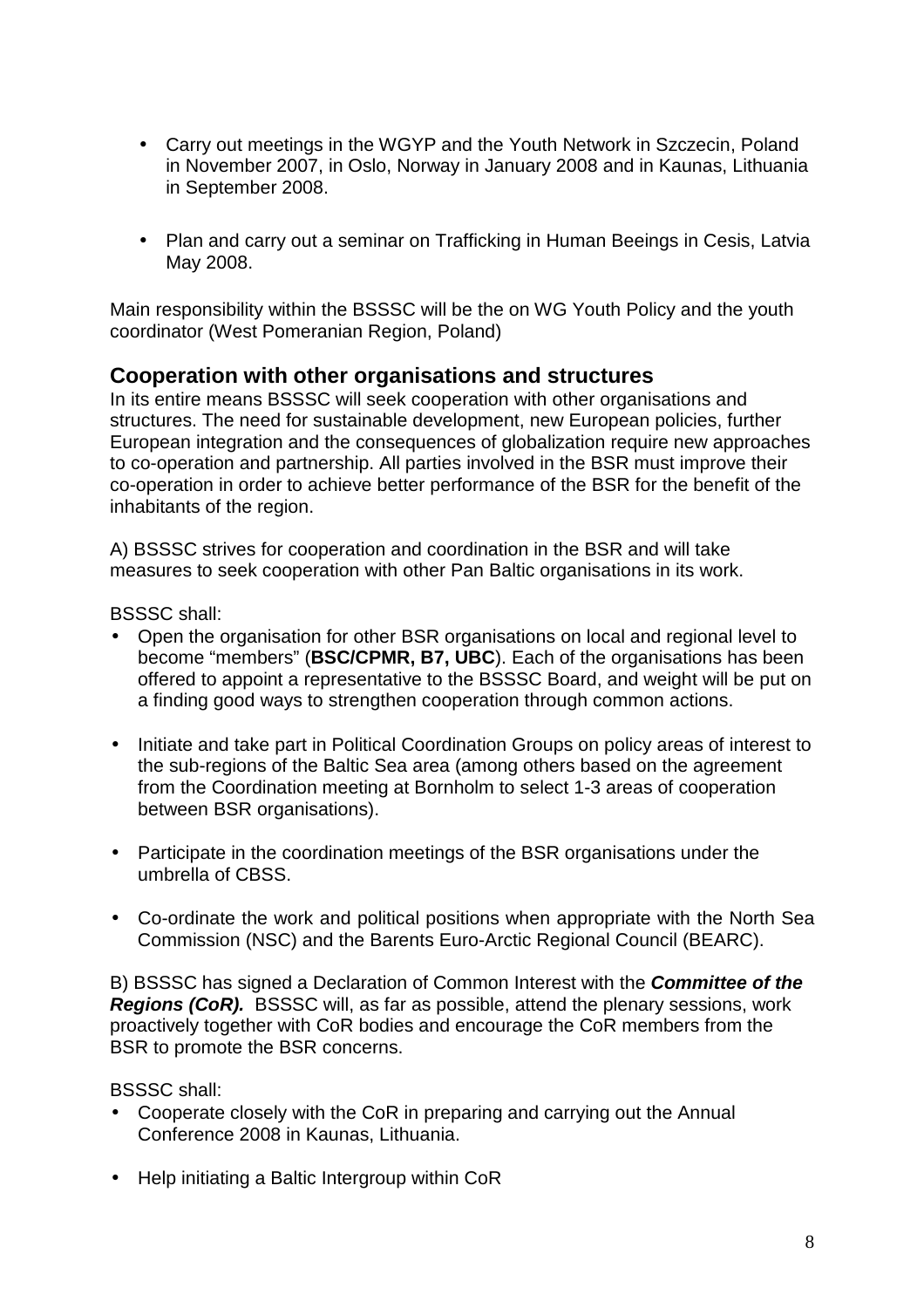- Take part in Structural Dialog with the EU COM under the umbrella of CoR
- Participate in plenary meetings and important events organized by CoR

C) The territorial cooperation programmes for 2007 – 2013 as well as the ENPI component of some of these programmes will be important financial tool to realise concrete projects with regional actors in the BSR.

#### BSSSC shall:

• Cooperate closely with the **Baltic Sea Region Programme 2007 – 2013** to facilitate and carry out a partner search forum in connection with the BSSSC Annual Conference 2008 in Kaunas, Lithuania.

D) BSSSC is organisational member of the **Assembly of European Regions (AER).**  BSSSC will use this membership to inform AER members of matters in the BSR and of BSSSC views and activities at Bureau meetings. Closer cooperation between the two organisations can be expected within the areas of sustainable energy and youth cooperation.

BSSSC shall:

- Take part in AER Bureau meetings and contribute with information on the BSR cooperation and the work of BSSSC.
- Participate in a panel debate at the AER Energy Conference in Montpellier, France in December 2007.
- Seek cooperation in connection with the AER Youth Summer School 2008 in Sweden.
- Facilitate flow of information and views between the two organisations concerning Sustainable Energy and Climate issues.

E) BSSSC will keep close contacts and a permanent working-relationship with the **European Baltic Intergroup of the European Parliament** and its chairperson MEP Beazley.

F) BSSSC will keep contacts to the **Council of Europe** and especially the Congress of Local and Regional Authorities.